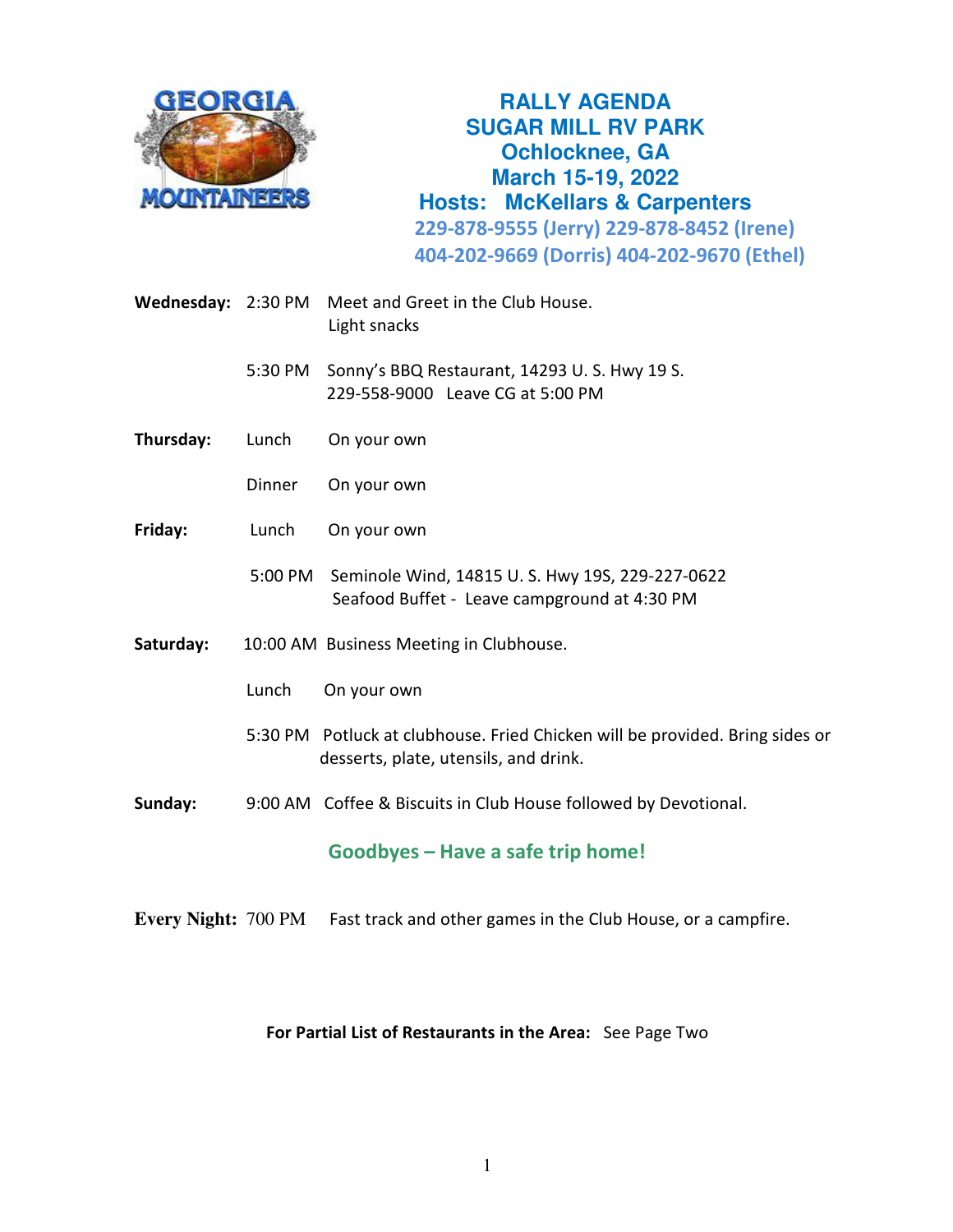# **Thomasville Restaurants**

#### Old **Downtown & Specialty**

Jonah's Fish & Grits 109 E Jackson Street 229-226-0508

Liam's Restaurant 113 E Jackson Street 229-226-9944

Hong Yip -- Chinese 141 E Jackson Street 229-226-3543

Billard Academy 121 South Broad Street 229-226-9981 **Pool Hall Hot Dogs** 

The Plaza Restaurant 217 South Broad Street 229-226-5153 Steaks and Prime Rib & Lunch Buffet

George and Louie's 217 Remington Avenue 229-226-1218 Fresh Seafood, GFT's & Greek Salads

Moon Spin Pizza 113 North Crawford Street 229-226-4488

#### **Country & Other**

Mom & Dad's Italian Restaurant 1800 Smith Avenue 229-226-6265

Seminole Wind Restaurant 14815 US Hwy 19 South 229-227-0622 Country Style Buffet

Fallin's BBQ 2614 E. Pinetree Boulevard 229-236-4000

Sonny's BBQ 14293 US Hwy 19 South 229-558-9000

Longhorn Steakhouse 21 Constitution Drive 229-228-6744

Rock Bottom Seafood & Grill 2115 Smith Avenue 229-236-5656

SASS Restaurant 420-1 West Jackson Street 229-236-6006

#### **Mexican**

El Jalisco Mexican Restaurant 15370 US-19 229-233-5440

La Fogata 14418 US Hwy 19 South 229-228-9787

Barberitos Inc 1428 Remington Ave Suite 14 229-225-9277

Frida's Mexican Restaurant 116 North Broad Street 229-236-2696

**Bread, Pastries, Cakes, & Amish Stuff**  The Bread Wagon breadwagon.com 19133 US-19 4.3 miles from CG

**Raw & Pasteurized Cow's Milk Cheese**  Sweet Grass Dairy 123 South Broad Street 229-228-6704 Open 11:00AM to 10:00PM